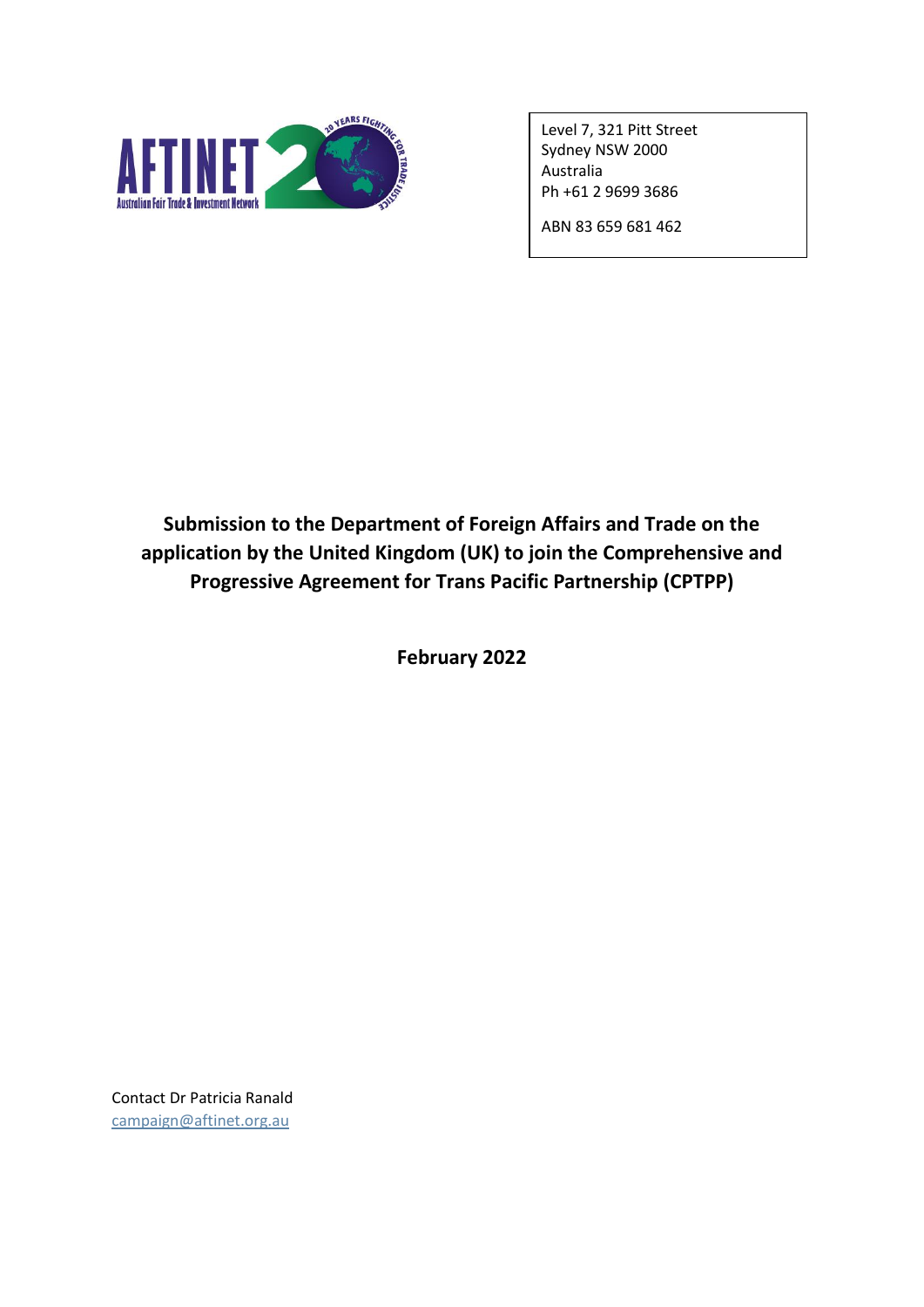### Introduction and summary

AFTINET is a national network of 60 community organisations and many more individuals supporting fair regulation of trade, consistent with democracy, human rights, labour rights and environmental sustainability.

AFTINET supports the development of fair trading relationships with all countries, based on the principles of human rights, labour rights and environmental sustainability. We recognise the need for regulation of trade through the negotiation of international rules.

AFTINET supports the principle of multilateral trade negotiations, provided these are conducted within a transparent and democratically accountable framework that recognises the special needs of developing countries and is founded upon respect for democracy, human rights, labour rights and environmental sustainability. In general, AFTINET advocates that non-discriminatory multilateral rules are preferable to preferential bilateral and regional negotiations that discriminate against other trading partners. AFTINET welcomes the opportunity to make a submission to this inquiry.

AFTINET believes that the CPTPP has a number of flaws which should be addressed before expansion of its membership. These were outlined in AFTINET's submission to the Joint Standing Committee on Foreign Affairs Defence and Trade Inquiry into the expansion of CPTPP membership  $<sup>1</sup>$ </sup>

However, since the UK has applied for membership, we wish to identify and propose a solution for a risky anomaly regarding Investor-State Disputes Settlement (ISDS) in the CPTPP.

AFTINET has consistently opposed the inclusion of ISDS in trade agreements because it gives additional legal rights to global corporations which already have enormous market power. This submission and Appendix 1 outline the increasing evidence against the use of ISDS in trade agreements, and the fact that many trade agreements now exclude it.

This submission notes that ISDS was not included in the Australia UK Free Trade Agreement (A-UKFTA), as both governments claimed that it was unnecessary because of robust legal systems in each country. On its website, DFAT has described the exclusion of ISDS as one of the benefits of the A-UKFTA*<sup>2</sup>* .

The application of ISDS between the UK and Australia in the CPTPP would be dangerous because it would expose Australia to the disproportionate risk of many more potential ISDS cases. The UK is the second highest foreign investor in Australia, and UK companies are the third most frequent users of  $ISDS<sup>3</sup>$ .

The submission concludes that it would therefore be inconsistent and dangerous for government to exclude ISDS from the A-UKFTA, but enable ISDS to apply to Australia and the UK in the CPTPP. It recommends that Australia should insist as a condition of support for UK accession that both

<sup>&</sup>lt;sup>1</sup> See: AFTINET (2021) Submission to the Joint Standing Committee on Foreign Affairs, Defence and Trade on the expansion of the Comprehensive and Progressive Agreement for Trans Pacific Partnership (CPTTP) membership, April 2021,

http://aftinet.org.au/cms/sites/default/files/210430%20AFTINET%20CPTPP%20Submission%20final.pdf#overl ay-context=users/editor

<sup>2</sup> DFAT (2021) *Benefits for Australia: Investor Protection*, December 2021,

https://www.dfat.gov.au/trade/agreements/not-yet-in-force/ukfta-outcomes-documents/benefits-australia <sup>3</sup> UNCTAD (2022) *Investment Dispute Settlement Navigator.* Geneva: UNCTAD,

https://investmentpolicy.unctad.org/investment-dispute-settlement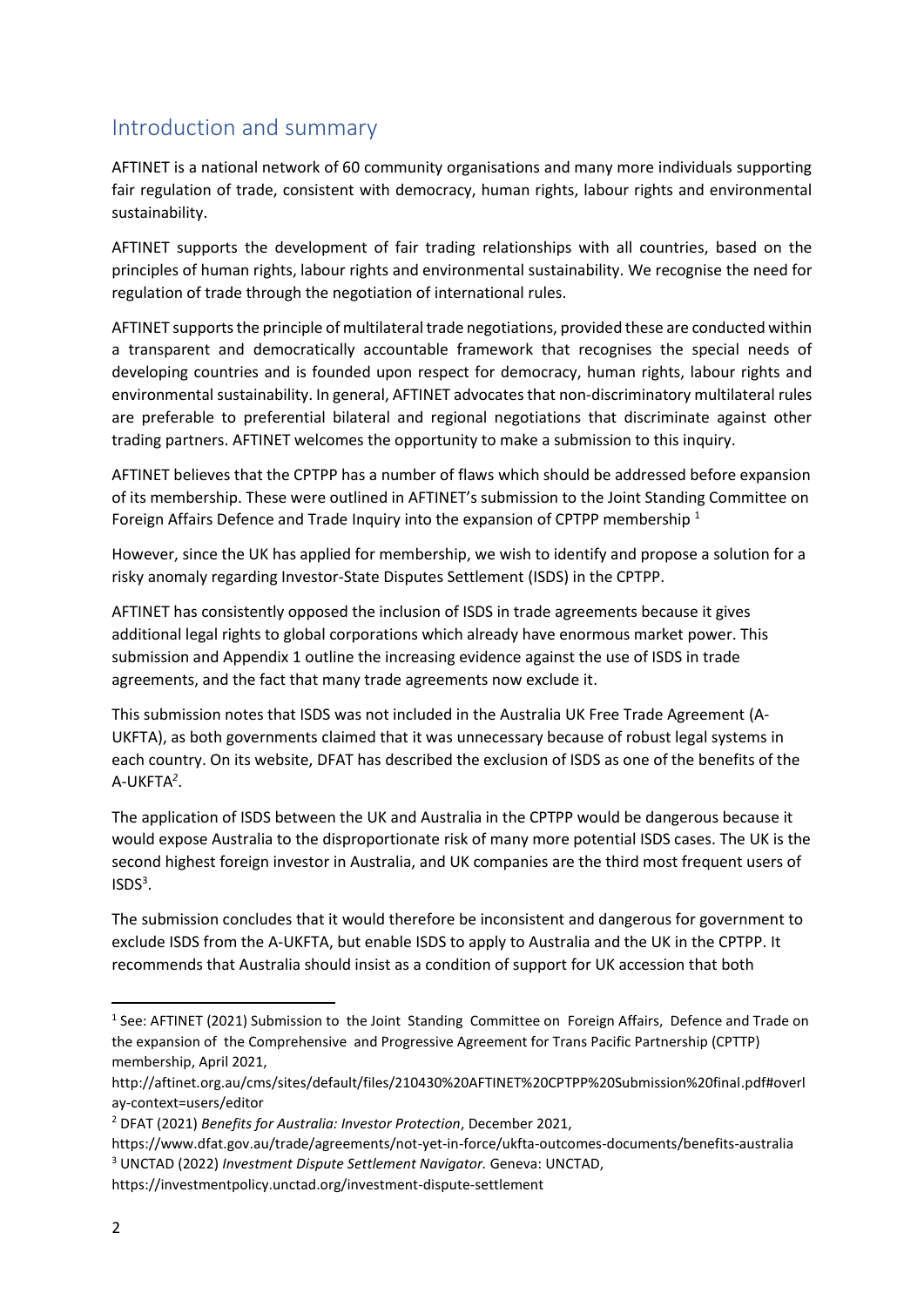governments exchange side letters to ensure that ISDS provisions are not applied to each other. Australia has a similar CPTPP side letter with the government of New Zealand.

**Recommendation: Australia should impose as a condition for the UK's accession to the CPTPP that the governments of Australia and the UK exchange legally binding side letters confirming that neither government will apply the ISDS provisions in the CPTPP to the other government. These letters could be modelled on the CPTPP side letters on ISDS between Australia and New Zealand.**

### The case against ISDS

The CPTPP contains ISDS provisions that are the same as in the original the TPP-12. All trade agreements have government-to-government dispute processes. ISDS is controversial because it is an optional, separate dispute process that gives additional legal rights to a single foreign investor (rights not available to local investors) to sue governments for compensation. ISDS gives increased legal rights to global corporations which already have enormous market power, enabling them to bypass national courts and sue governments for millions of dollars in unfair international tribunals over changes in law or policy, even if they are in the public interest.

These tribunals have no independent judiciary, precedents or appeals, and are based on legal concepts not recognised in national systems and not available to domestic investors.

There are some general protections from ISDS cases for health and the environment in the CPTPP, but these have loopholes and do not prevent cases from being launched. Governments can only use them to defend cases, which means they still bear the legal costs.

Under CPTPP rules, governments can only clearly exclude tobacco regulation from ISDS cases. This exclusion resulted from tobacco companies' use of ISDS to undermine public health laws in Australia and elsewhere, described below.

Community campaigning against ISDS meant that the Howard government refused to include ISDS in the Australia-US free trade agreement. The US-based Philip Morris company wanted to claim billions in compensation for Australia's plain packaging law in 2012. The company could not sue under the US-Australia free trade agreement, but it found a Hong Kong-Australia investment agreement which included ISDS, shifted some assets to Hong Kong and used ISDS to claim billions in compensation from the Australian government. The international tribunal took over five years to decide that Philip Morris was not a Hong Kong company, and another two years to decide that the Australian government had to pay half of its \$24 million legal costs<sup>4</sup>.

Legal experts and legislators have condemned flaws in the ISDS system as the number of cases has increased to 1,104<sup>5</sup>, including cases against health, environment, Indigenous rights, minimum wages and other public interest laws. The two institutions that oversee ISDS arbitration systems are conducting ongoing reviews which have also identified serious flaws in the system.

<sup>4</sup> Ranald, P (2019) 'When even winning is losing. The surprising cost of defeating Philip Morris over plain packaging' *The Conversation*, 27 March, 2019 [https://theconversation.com/when-even-winning-is-losing-the](https://theconversation.com/when-even-winning-is-losing-the-surprising-cost-of-defeating-philip-morris-over-plain-packaging-114279)[surprising-cost-of-defeating-philip-morris-over-plain-packaging-114279.](https://theconversation.com/when-even-winning-is-losing-the-surprising-cost-of-defeating-philip-morris-over-plain-packaging-114279)

<sup>5</sup> UNCTAD (2022) *Investment Dispute Settlement Navigator.* Geneva: UNCTAD, [http://investmentpolicyhub.unctad.org/ISDS.](http://investmentpolicyhub.unctad.org/ISDS)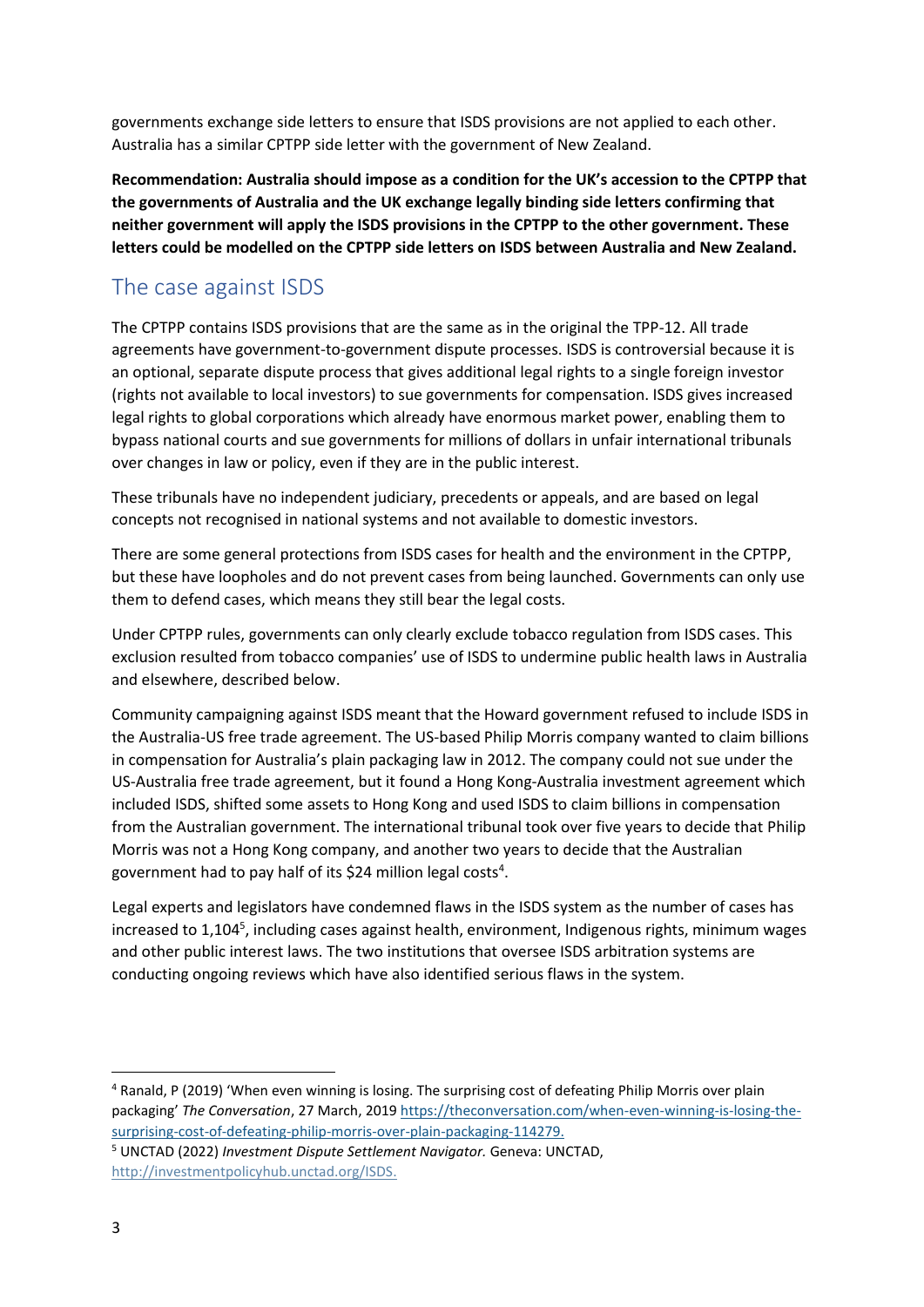The EU and the US are now negotiating agreements without ISDS. The recently negotiated Regional Comprehensive Economic Partnership (RCEP) does not have ISDS provisions, nor does the Australia-UK FTA, nor the Australia-EU FTA under negotiation.

For more detailed evidence on all these points see the summary of AFTINET's submission to the 2020 review of ISDS and link to the full submission attached as Appendix 1.

# Risks for Australia if CPTPP ISDS provisions apply to the UK and Australia

The inclusion of ISDS in the A-UKFTA was strongly debated in both the UK and Australia<sup>6</sup>. ISDS was not included in the Agreement in Principle or in the final agreement. The summary of benefits for Australia on the DFAT website states

"There is no investor-state dispute mechanism in the A-UKFTA, reflecting the confidence we share in each other's legal systems."<sup>7</sup>

It would be inconsistent for Australia to claim exclusion of ISDS as a benefit in the A-UK FTA arising from shared confidence in each other's legal systems and then nullify that exclusion by allowing ISDS to apply to the UK and Australia in the CPTPP.

The accession of the UK to the CPTPP would also greatly expand the number of UK-based global corporations which could launch ISDS cases against Australia.

The UK is the second highest source of foreign investment in Australia. UK companies are high users of ISDS with 90 recorded cases in the UNCTAD data base<sup>8</sup>, the third-highest number after the US and the Netherlands. If ISDS in the CPTPP were applied to to the UK and Australia, this would expose Australia to the risk of UK company cases for the first time.

For example, Rio Tinto is listed as a UK company. Community and shareholder protest at the destruction of the Juukan Gorge Indigenous sacred sites recently led to a public apology and resignation of its CEO<sup>9</sup>. The Western Australian government is currently considering stricter regulation of Indigenous sacred sites on mining leases. ISDS requires that foreign investors are consulted about changes to regulation. If Rio Tinto objects to such regulation, it would have the option of suing, or threatening to sue the Australian Federal government for compensation. Such threats can have a freezing effect on the development of regulation.

Another example is the UK company BUPA, which is one of the largest owners of nursing homes in Australia. if the government follows the recommendations of the Royal Commission into Aged Care

<sup>6</sup> Ranald, P (2021) 'A clause in the UK-Australia trade deal could let companies sue governments. We have been here before', *The Guardian*, 1 June, https://www.theguardian.com/commentisfree/2021/jun/01/aclause-in-the-uk-australia-trade-deal-could-let-companies-sue-governments-we-have-been-here-before <sup>7</sup> DFAT (2021) *Benefits for Australia: Investor Protection*, December 2021,

https://www.dfat.gov.au/trade/agreements/not-yet-in-force/ukfta-outcomes-documents/benefits-australia <sup>8</sup> UNCTAD (2022) *Investment Dispute Settlement Navigator: United Kingdom.* Geneva: UNCTAD,

https://investmentpolicy.unctad.org/investment-dispute-settlement/country/221/united-kingdom/investor <sup>9</sup> The Associated Press (2020) 'Rio Tinto CEO to leave company after destruction of sacred sites', *NBC News*, 11 September, https://www.nbcnews.com/news/world/rio-tinto-ceo-leave-company-after-destruction-sacredsites-n1239847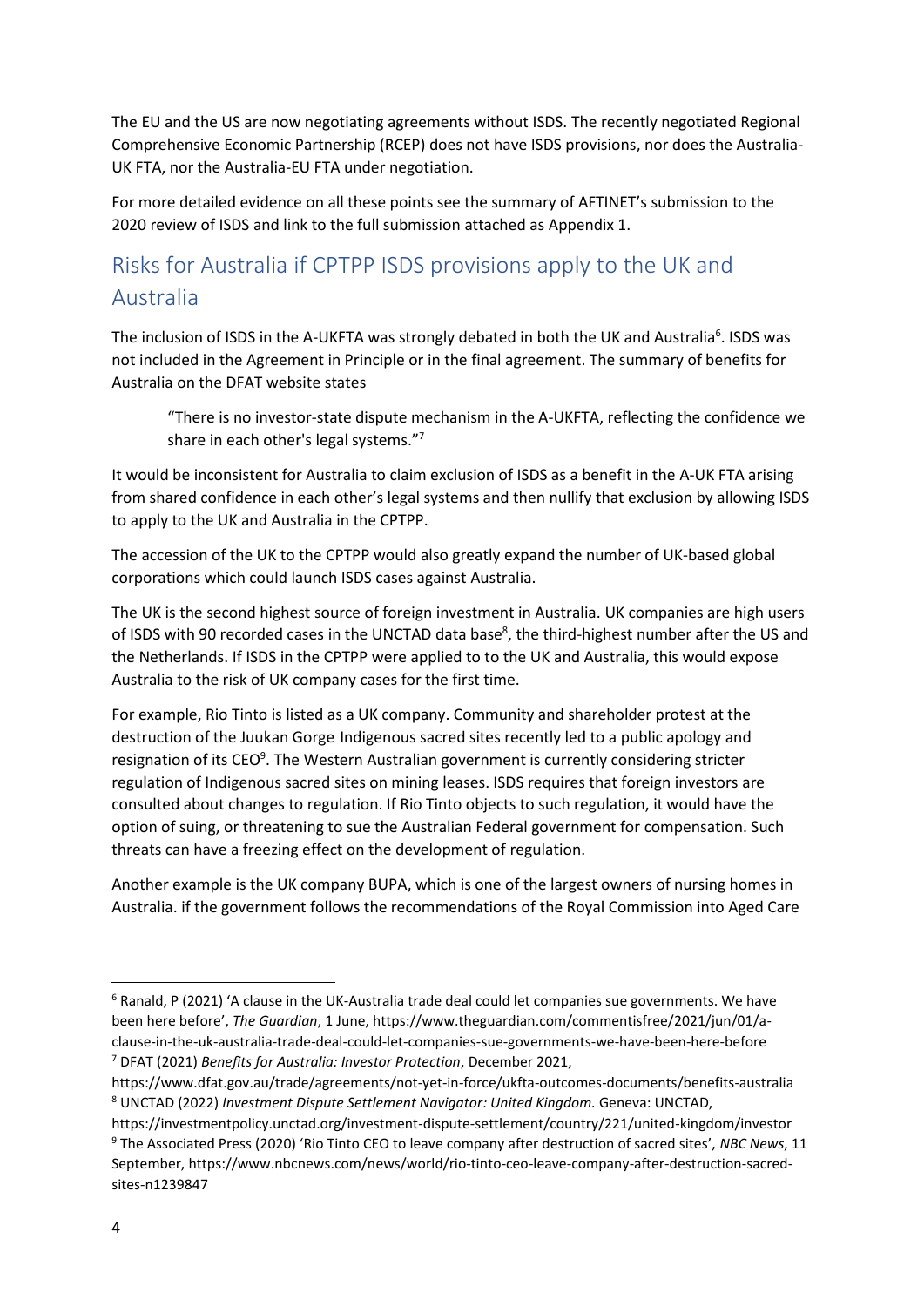and regulates for improved staffing levels and quality of care, BUPA could insist on being consulted and could sue for compensation, again with a freezing effect on regulation.

#### Conclusion and recommendation

ISDS poses risks to all governments because it gives additional legal rights to global corporations which already have enormous market power. There is mounting evidence against ISDS, and it is increasingly being excluded from free trade agreements, including the A-UK FTA, the RCEP, and the EU-Australia FTA.

ISDS was excluded from the A-UK FTA because the two governments expressed confidence in each other's legal systems. The exclusion of ISDS from the UKFTA is described as a benefit on the DFAT website. It would be inconsistent for the Australian government to claim a benefit from excluding ISDS from the Australia-UK FTA and then enable ISDS to apply to the UK and Australia in the CPTPP. Such a course of action would also expose Australia to disproportionate risk as the UK is the second highest foreign investor in Australia and UK companies are the third highest users of ISDS cases.

**Recommendation: Australia should impose as a condition for the UK's accession to the CPTPP that the governments of Australia and the UK exchange legally binding side letters confirming that neither government will apply the ISDS provisions in the CPTPP to the other government. These letters could be modelled on the CPTPP side letters on ISDS between Australia and New Zealand.**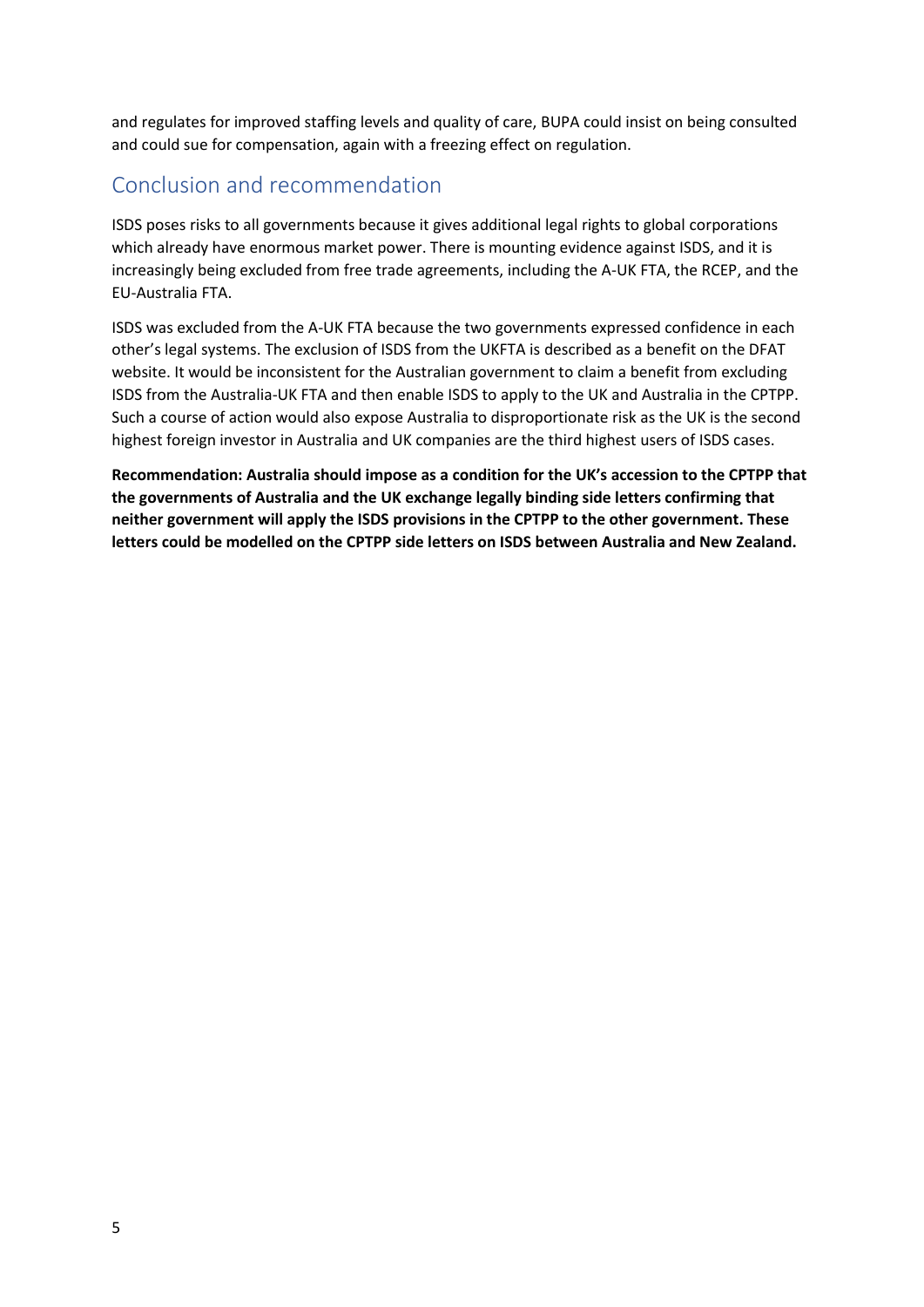# Appendix 1: Summary of the AFTINET submission to the DFAT review of ISDS and Bilateral Investment Treaties, July 2020

All trade agreements have government-to-government dispute processes. ISDS is controversial because it is an optional, separate dispute process that gives additional legal rights to a single foreign investor (rights not available to local investors) to sue governments for compensation in an international tribunal if they can claim that a change in law or policy will harm their investment. Because ISDS cases are very costly, they are mostly used by large global companies that already have enormous market power, including tobacco, pharmaceutical, agribusiness, mining and energy companies.

The number of reported ISDS cases has been increasing rapidly and is 1,023 as of December 2019.

Scholars have identified that ISDS has suffered a legitimacy crisis that has grown in the last decade, with lack of confidence in the system shared by both civil society organisations and by a growing number of governments.

Criticisms of the structure of the system include the power imbalance which gives additional legal rights to international corporations that already exercise enormous market power, the lack of obligations on investors and the use of claims for compensation for public interest regulation.

ISDS arbitrators are not independent judges but remain practising advocates with potential or actual conflicts of interest. Criticisms of the process include lack of transparency of proceedings, length of proceedings, high legal and arbitration costs and lack of precedents and appeals leading to inconsistent decisions, third party funding for cases as speculative investments, and excessively high awards based on dubious calculations of expected future profits.

There have been increasing numbers of claims for compensation for public interest regulation. These include regulation of public health measures like tobacco regulation, patents on medicines, environmental protection, reduction of carbon emissions and regulation of the minimum wage.

Developing countries have been burdened with legal costs and compensation payments amounting to billions of dollars, which can be equivalent to a large proportion of the government's budget. A recent example is the award of US\$5.5 billion to Australian company Tethyan against Pakistan, when Pakistan was experiencing a severe economic crisis and had just received an emergency loan of about US\$5 billion from the IMF. This was also a forum shopping exercise, as the majority owner of the mine was a Canadian company that used its Australian subsidiary to sue because Australia, unlike Canada, has a bilateral investment agreement with Pakistan. The same Canadian mining company has used another Australian subsidiary to launch a case against Papua New Guinea.

Huge awards against developing countries and the use of Australian BITS in forum shopping contradict Australia's commitments to human rights, undermine its aid and development programs, and harm Australia's reputation and relationships with developing countries.

The Clive Palmer threat to use the Singapore-Australia FTA to sue the Australian government shows that current changes in ISDS provisions to prevent forum shopping are not adequate in preventing it.

Some governments are withdrawing from ISDS arrangements, the EU and the US are now negotiating trade agreements without ISDS, and the system is being reviewed by the two institutions which oversee ISDS arbitration systems. ISDS has been excluded from the RCEP, the Australia-UK FTA and the Australia-EU FTA.